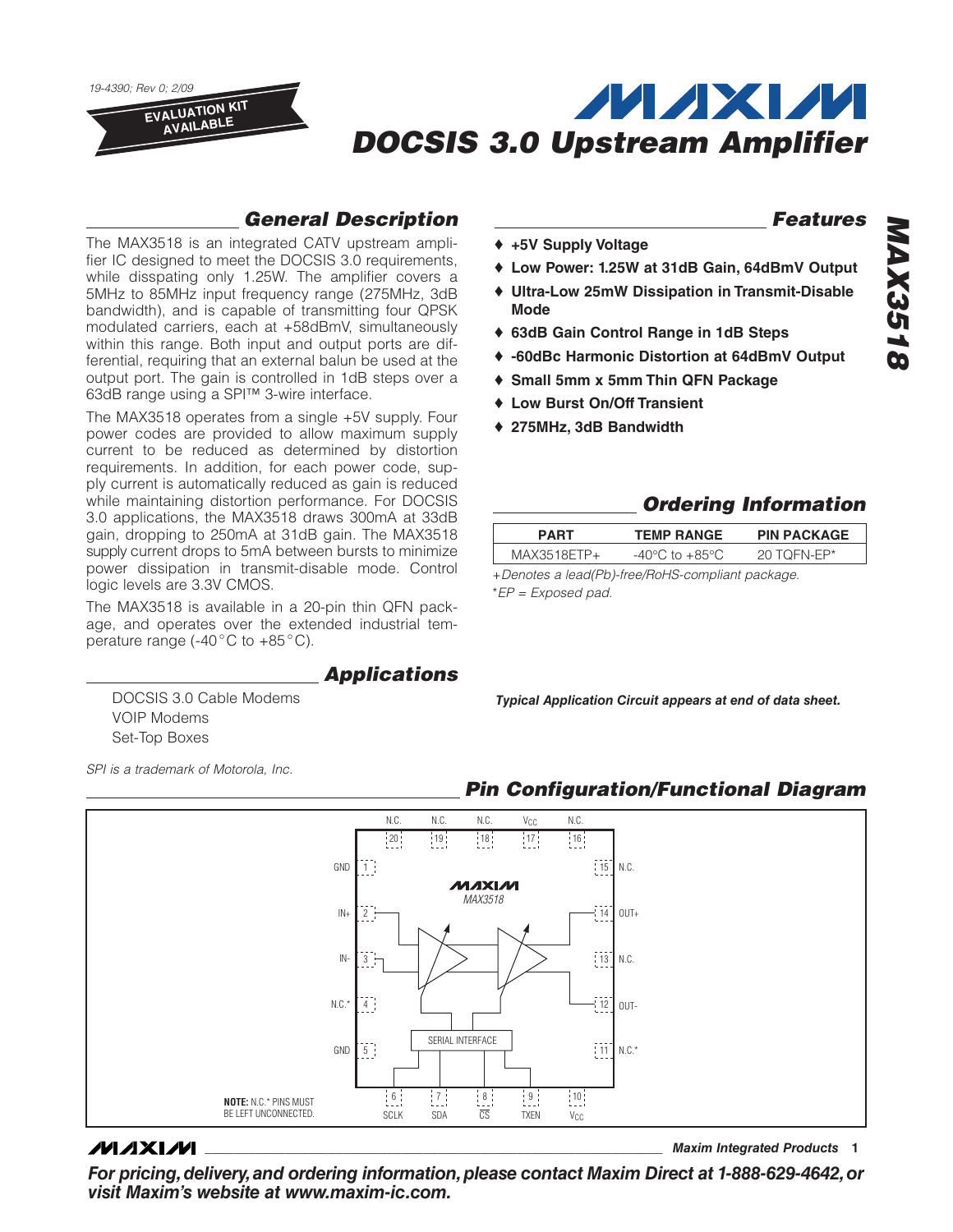#### **ABSOLUTE MAXIMUM RATINGS**

|  | Continuous Power Dissipation ( $TA = +70^{\circ}C$ ) (Note 1)<br>(derate 29mW/ $^{\circ}$ C above T <sub>A</sub> = +70 $^{\circ}$ C) 2000mW<br>Storage Temperature Range  -65°C to +165°C<br>Lead Temperature (soldering, 10s) +300°C |  |
|--|---------------------------------------------------------------------------------------------------------------------------------------------------------------------------------------------------------------------------------------|--|
|  |                                                                                                                                                                                                                                       |  |

Note 1: Package thermal resistances were obtained using the method described in JEDEC specification JESD51-7, using a four-layer board. For detailed information on package thermal considerations, refer to **[www.maxim-ic.com/thermal-tutorial](http://www.maxim-ic.com/thermal-tutorial)**.

*Stresses beyond those listed under "Absolute Maximum Ratings" may cause permanent damage to the device. These are stress ratings only, and functional operation of the device at these or any other conditions beyond those indicated in the operational sections of the specifications is not implied. Exposure to absolute maximum rating conditions for extended periods may affect device reliability.*

⚠ **CAUTION!** ESD SENSITIVE DEVICE

## **DC ELECTRICAL CHARACTERISTICS**

(*Typical Application Circuit* as shown, VCC = 4.75V to 5.25V, VGND = 0, TXEN = high, TA = -40°C to +85°C, unless otherwise specified. Typical values are at  $V_{CC} = 5V$ ,  $T_A = +25^{\circ}C$ .) (Note 2)

| <b>PARAMETER</b>                               | <b>SYMBOL</b>         | <b>CONDITIONS</b>                                | <b>MIN</b> | <b>TYP</b> | <b>MAX</b> | <b>UNITS</b> |
|------------------------------------------------|-----------------------|--------------------------------------------------|------------|------------|------------|--------------|
| Supply Voltage                                 | <b>V<sub>CC</sub></b> |                                                  | 4.75       |            | 5.25       | V            |
|                                                |                       | Gain code = 63, power code = $3$ (33dB gain typ) |            | 290        | 315        |              |
| Supply Current Transmit Mode                   | Icc                   | Gain code = 59, power code = $1$ (29dB gain typ) |            | 160        |            | mA           |
| <b>Supply Current Transmit</b><br>Disable Mode | <b>ICC</b>            | $TXEN = low$                                     |            | 5          | 6.5        | mA           |
| Input High Voltage                             | <b>VINH</b>           |                                                  | 2.0        |            | 3.6        | V            |
| Input Low Voltage                              | <b>VINL</b>           |                                                  |            |            | 0.7        | V            |
| Input High Current                             | <b>BIASH</b>          |                                                  |            |            | 10         | μA           |
| Input Low Current                              | <b>BIASH</b>          |                                                  | $-10$      |            |            | μA           |

## **AC ELECTRICAL CHARACTERISTICS**

(*Typical Application Circuit* as shown, VCC = 4.75V to 5.25V, VGND = 0, TXEN = high, TA = -40°C to +85°C, unless otherwise specified. Typical values are at V<sub>CC</sub> = 5V, T<sub>A</sub> =  $+25^{\circ}$ C.) (Note 2)

| <b>PARAMETER</b>                                         | <b>SYMBOL</b> | <b>CONDITIONS</b>                                               | MIN   | <b>TYP</b> | <b>MAX</b> | <b>UNITS</b> |  |  |  |
|----------------------------------------------------------|---------------|-----------------------------------------------------------------|-------|------------|------------|--------------|--|--|--|
| Frequency Range                                          | fin           | (Note 3)                                                        | 5     |            | 85         | <b>MHz</b>   |  |  |  |
|                                                          |               | Gain code = $63$                                                | 32    | 33         | 34         |              |  |  |  |
|                                                          |               | Gain code = $53$                                                | 22    | 23         | 24         |              |  |  |  |
| Voltage Gain, $Z_{IN} = 200\Omega$ ,                     |               | Gain code = $43$                                                | 12    | 13         | 14         |              |  |  |  |
| $Z$ OUT = 75 $\Omega$ .<br>Power Code = $3$              | Av            | Gain code $=$ 33                                                | 2     | 3          | 4          | dB           |  |  |  |
| (Note 4)                                                 |               | Gain code $= 23$                                                |       | $-7$       | $-6$       |              |  |  |  |
|                                                          |               | Gain code = $13$<br>$-18$                                       |       | $-17$      | $-16$      |              |  |  |  |
|                                                          |               | Gain code = $03$                                                | $-28$ | $-27$      | -26        |              |  |  |  |
| Voltage Gain Variation with<br>Power Code, Any Gain Code |               |                                                                 |       | ±0.1       |            | dB           |  |  |  |
| Gain Rolloff                                             |               | Voltage gain = -28dB to $+33$ dB, $f_{IN}$ = 5MHz to<br>85MHz   |       | $-0.3$     |            | dB           |  |  |  |
| Gain Step Size                                           |               | Voltage gain = $-28dB$ to $+33dB$ , $f_{IN} = 5MHz$ to<br>85MHz | 0.7   | 1.0        | 1.3        | dB           |  |  |  |

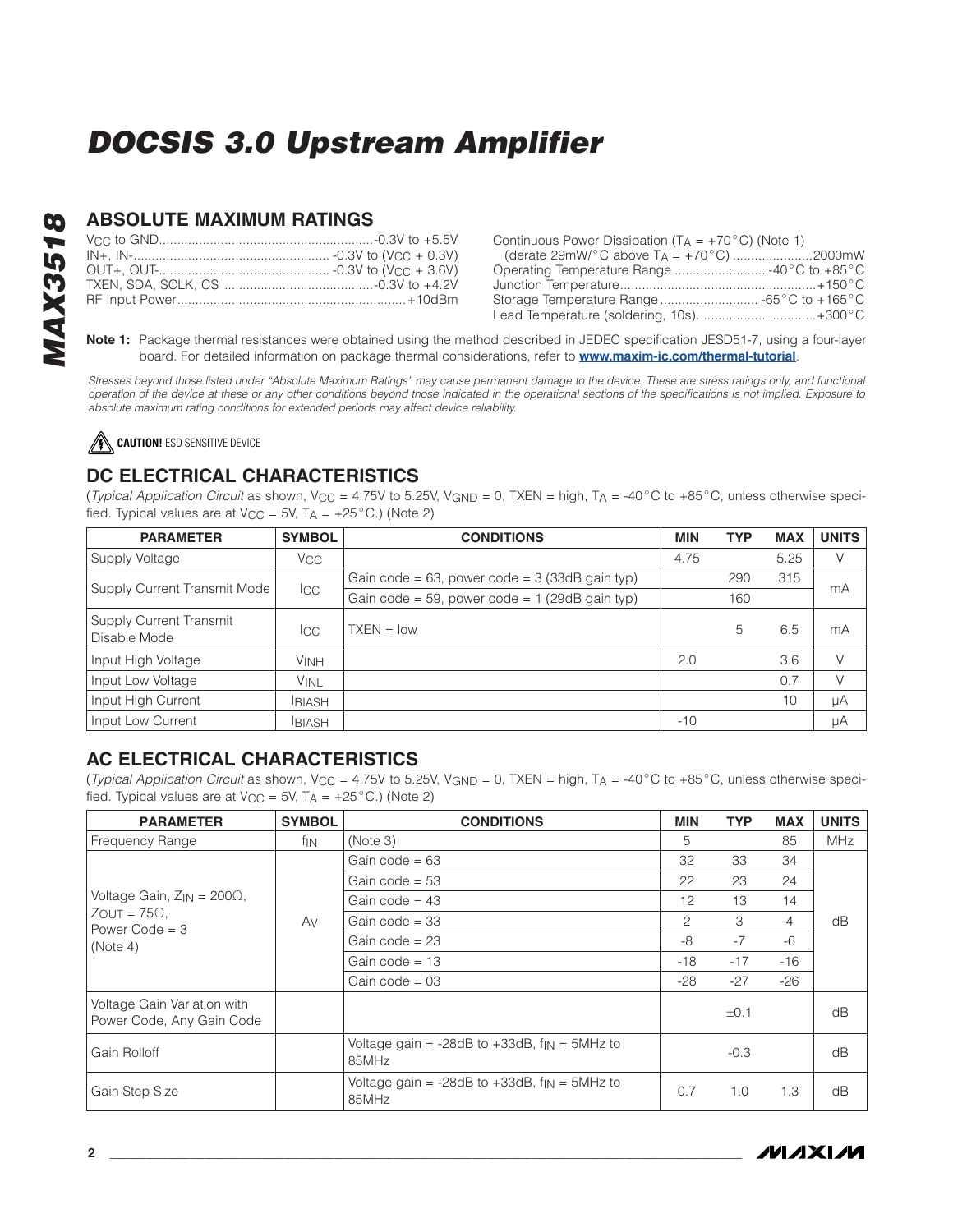## **AC ELECTRICAL CHARACTERISTICS (continued)**

(*Typical Application Circuit* as shown, VCC = 4.75V to 5.25V, VGND = 0, TXEN = high, TA = -40°C to +85°C, unless otherwise specified. Typical values are at  $V_{CC} = 5V$ ,  $T_A = +25^{\circ}C$ .) (Note 2)

| Transmit-Disable Mode<br>Noise                                 |                  | Any BW = $160kHz$ from 5MHz to 85MHz, TXEN =<br>low, voltage gain = $-27$ dB to $+33$ dB (Note 5) |    |              | $-66$ | dBmV     |
|----------------------------------------------------------------|------------------|---------------------------------------------------------------------------------------------------|----|--------------|-------|----------|
| Isolation in Transmit-Disable<br>Mode                          |                  | $TXEN = low$                                                                                      |    | 80           |       | dB       |
| Noise Figure                                                   | <b>NF</b>        | Transmit mode, voltage gain = $+13dB$ to $+33dB$<br>(Note 5)                                      |    |              | 11    | dB       |
| Noise Figure Slope                                             |                  | Transmit mode, voltage gain = $-27dB$ to $+33dB$                                                  |    | $-1.0$       |       | dB/dB    |
| Transmit-Disable/Transmit-<br><b>Enable Transient Duration</b> |                  | TXEN input rise/fall time $< 0.1 \mu s$                                                           |    | 2            |       | μs       |
| Transmit-Disable/Transmit-                                     |                  | $Gain = 33dB$                                                                                     |    | 25           | 50    | $mVP-P$  |
| Enable Transient Step Size                                     |                  | $Gain = 4dB$                                                                                      |    | $\mathbf{1}$ |       |          |
| Input Impedance                                                | $Z_{IN}$         | Balanced                                                                                          |    | 200          |       | $\Omega$ |
| Input Return Loss                                              |                  | 200Ω system                                                                                       |    | 15           |       | dB       |
| <b>Output Return Loss</b>                                      |                  | $75\Omega$ system (Note 5)                                                                        | 11 | 15           |       | dB       |
| Output Return Loss in<br>Transmit-Disable Mode                 |                  | $75\Omega$ system, TXEN = low (Note 5)                                                            | 11 | 15           |       | dB       |
| 2nd Harmonic Distortion                                        | HD2              | Input tone at 33dBmV, $V_{\Omega U}T = +64d$ BmV,<br>power $code = 3$ (Note 5)                    |    | $-70$        | $-57$ | dBc      |
| 3rd Harmonic Distortion                                        | HD <sub>3</sub>  | Input tone at 33dBmV, $V_{OUT} = +64$ dBmV,<br>power $code = 3$ (Note 5)                          |    | $-60$        | $-56$ | dBc      |
| Two-Tone 2nd-Order Distortion                                  | IM2              | Input tones at 30dBmV, $V_{\text{OUT}} = +61$ dBmV/tone,<br>power $code = 3$ (Note 5)             |    | $-70$        | $-57$ | dBc      |
| Two-Tone 3rd-Order Distortion                                  | IM <sub>3</sub>  | Input tones at 30dBmV, $V_{\text{OUT}} = +61$ dBmV/tone,<br>power $code = 3$ (Note 5)             |    | $-60$        | $-54$ | dBc      |
| Four Tone Spurs                                                |                  | Four input tones at 27dBmV,<br>$VOUT = +58dBmV/tone$ , power code = 3                             |    | $-55$        |       | dBc      |
| Output 1dB Compression Point                                   | P <sub>1dB</sub> | $Gain = 33dB$                                                                                     |    | 74           |       | dBmV     |

### **TIMING CHARACTERISTICS**

(*Typical Application Circuit* as shown, VCC = 4.75V to 5.25V, VGND = 0, TA = -40°C to +85°C, unless otherwise specified. Typical values are at  $V_{CC} = 5V$ ,  $TA = +25°C$ .) (Note 2)

| <b>PARAMETER</b>           | <b>SYMBOL</b> | <b>CONDITIONS</b> | <b>MIN</b> | <b>TYP</b> | <b>MAX</b> | <b>UNITS</b> |
|----------------------------|---------------|-------------------|------------|------------|------------|--------------|
| SEN to SCK Rise Set Time   | tsens         |                   |            | 20         |            | ns           |
| SEN to SCK Rise Hold Time  | tSENH         |                   |            | 10         |            | ns           |
| SDA to SCK Setup Time      | tsdas         |                   |            | 20         |            | ns           |
| SDA to SCK Hold Time       | tSDAH         |                   |            | 10         |            | ns           |
| SCK Pulse-Width High       | tsclkh        |                   |            | 50         |            | ns           |
| <b>SCK Pulse-Width Low</b> | tSCLKL        |                   |            | 50         |            | ns           |
| Maximum CLK Frequency      |               |                   | 10         |            |            | MHz          |

**Note 2:** Min/max values are production tested at  $T_A = +85^{\circ}$ C.

**Note 3:** Production tested at 10MHz and 85MHz.

**Note 4:** Voltage gain does not include loss due to input and output transformers.

**Note 5:** Guaranteed by design and characterization.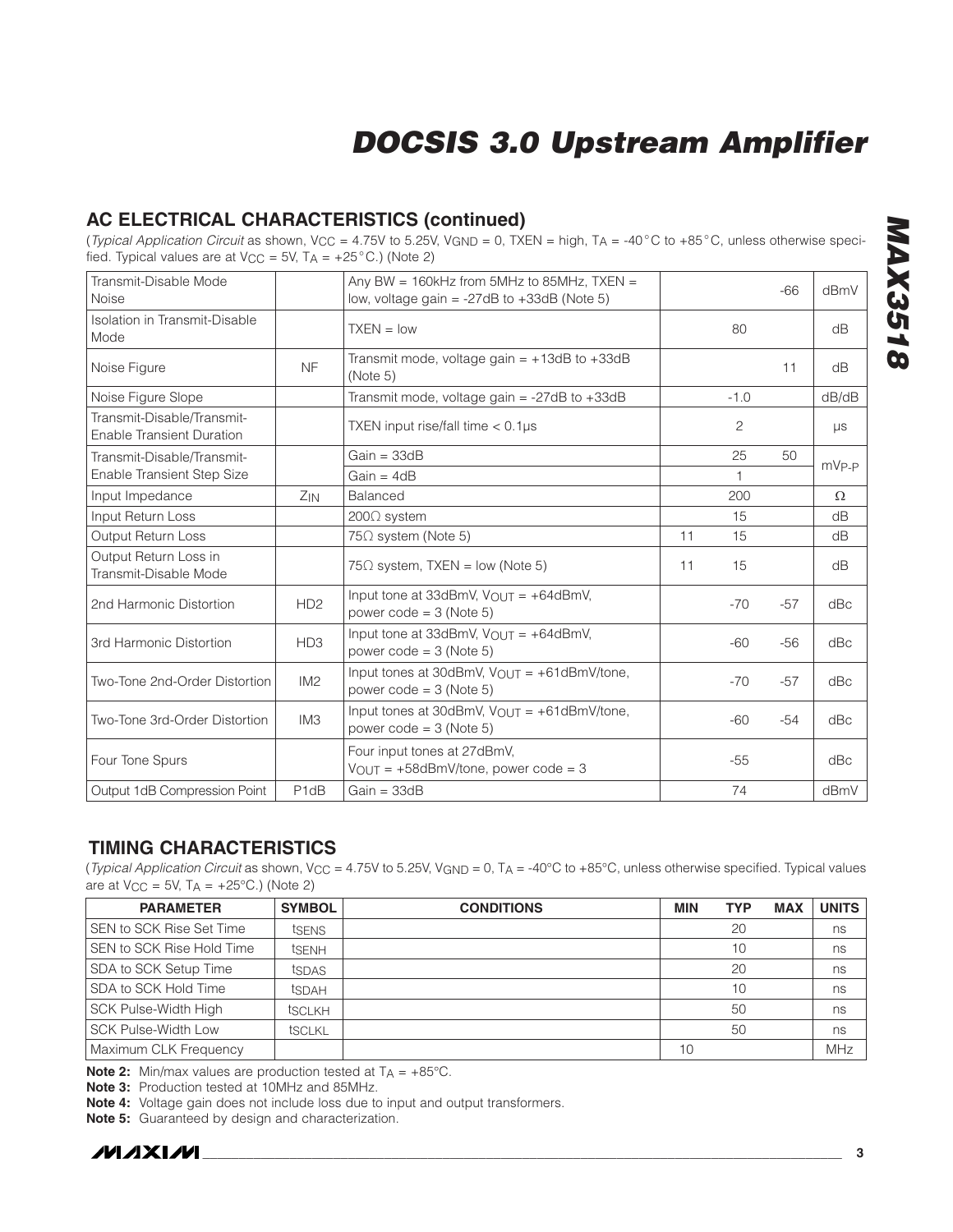



**4 \_\_\_\_\_\_\_\_\_\_\_\_\_\_\_\_\_\_\_\_\_\_\_\_\_\_\_\_\_\_\_\_\_\_\_\_\_\_\_\_\_\_\_\_\_\_\_\_\_\_\_\_\_\_\_\_\_\_\_\_\_\_\_\_\_\_\_\_\_\_\_\_\_\_\_\_\_\_\_\_\_\_\_\_\_\_\_**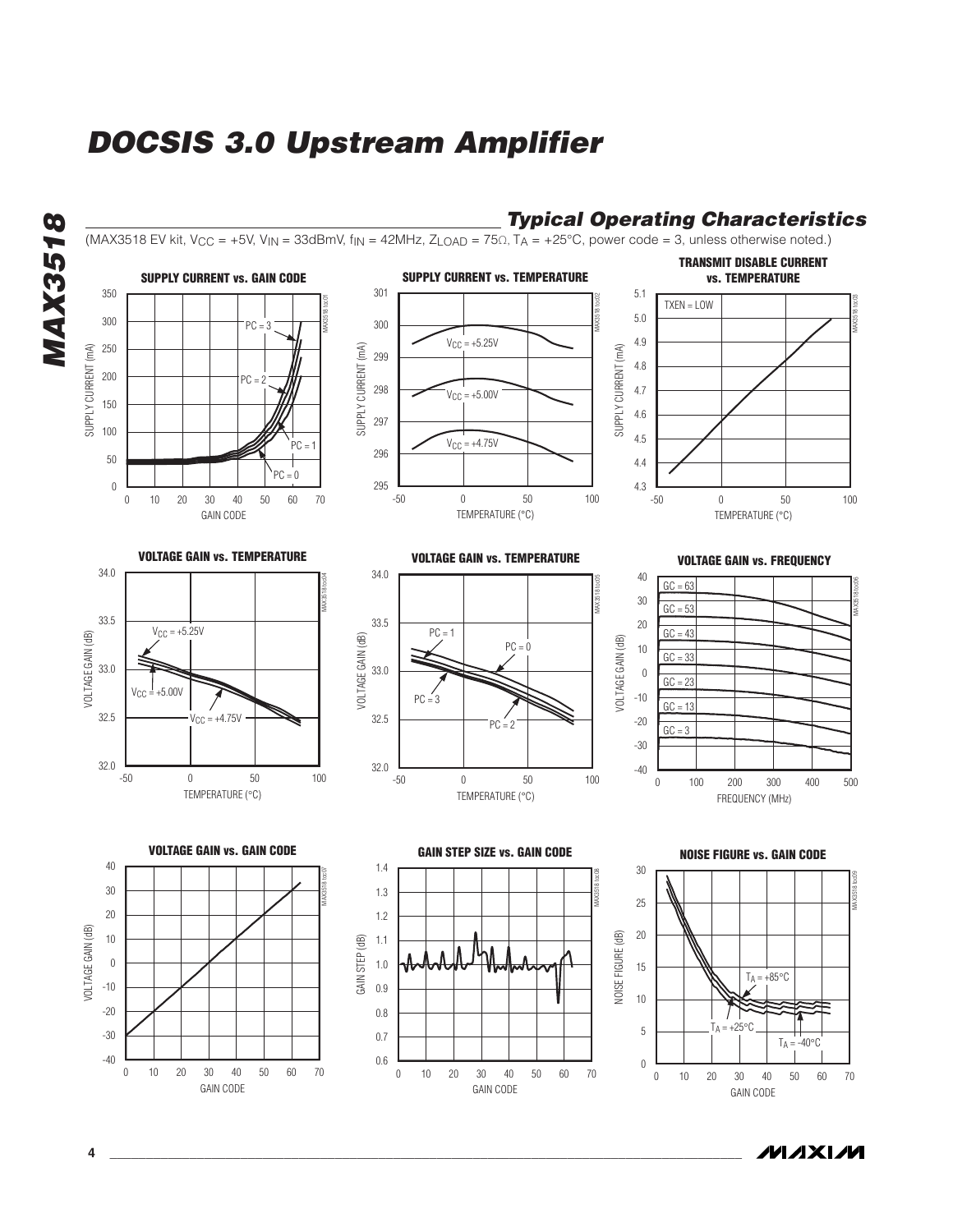

# *MAX3518* **MAX3518**

**MAXIM**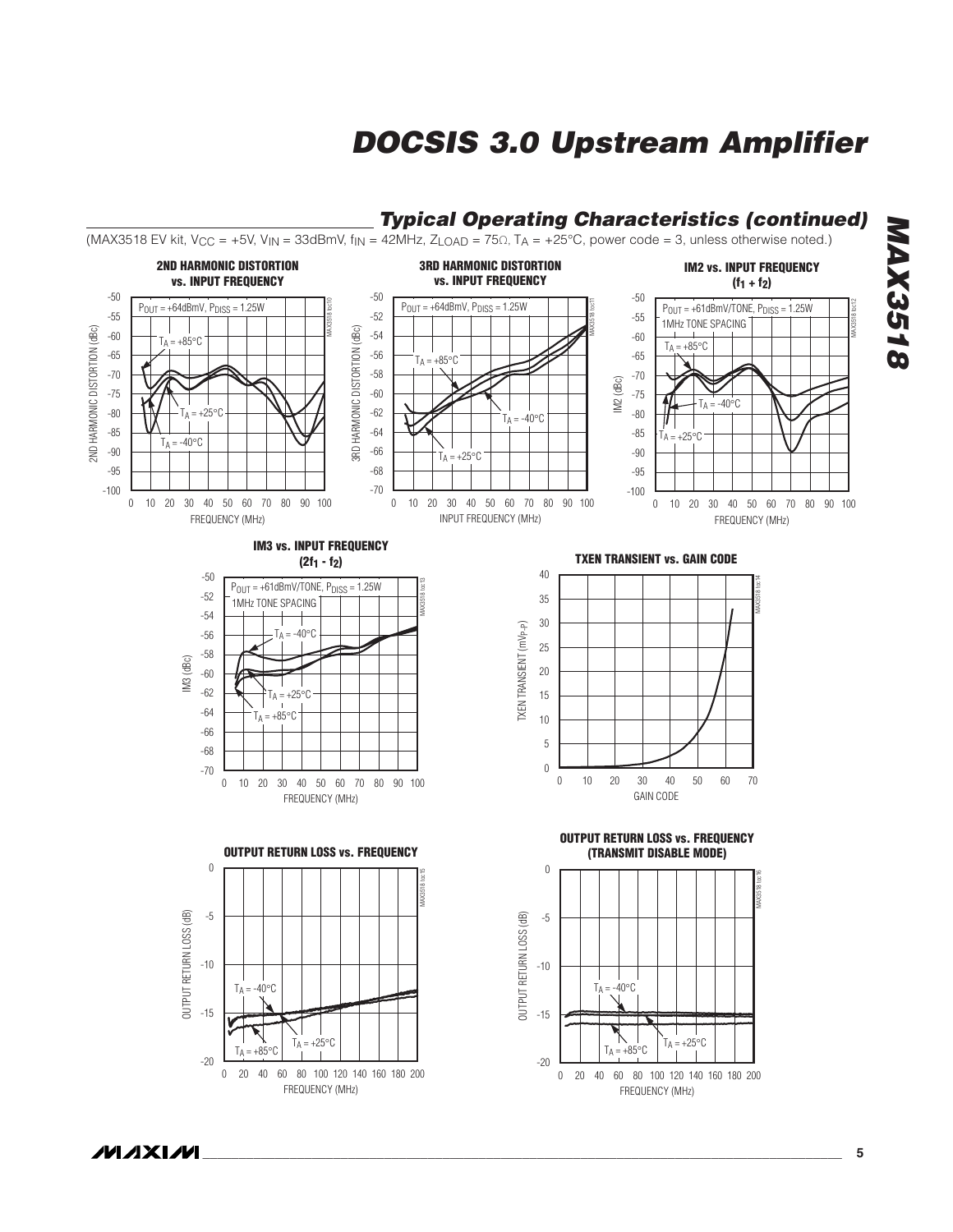| <b>PIN</b>                | <b>NAME</b>            | <b>FUNCTION</b>                                                    |
|---------------------------|------------------------|--------------------------------------------------------------------|
| 1, 5                      | <b>GND</b>             | Ground                                                             |
| 2                         | $IN+$                  | Positive PGA Input                                                 |
| 3                         | IN-                    | Negative PGA Input                                                 |
| 4, 11                     | N.C.                   | No Connection. These pins must remain open.                        |
| 6                         | <b>SCLK</b>            | Serial Interface Clock                                             |
| 7                         | <b>SDA</b>             | Serial Interface Data                                              |
| 8                         | $\overline{\text{CS}}$ | Serial Interface Enable                                            |
| 9                         | <b>TXEN</b>            | Transmit Enable. TXEN $=$ high places the device in transmit mode. |
| 10                        | V <sub>CC</sub>        | Supply Voltage for Serial Interface                                |
| 12                        | OUT-                   | Negative Output                                                    |
| 13, 15, 16, 18,<br>19, 20 | N.C.                   | No Connection. Connect these pins to ground.                       |
| 14                        | OUT+                   | Positive Output                                                    |
| 17                        | <b>V<sub>CC</sub></b>  | Supply Voltage for Programmable-Gain Amplifier (PGA)               |
|                           | EP                     | Ground                                                             |

### **Table 1. Register Description**

| <b>REGISTER</b> | <b>REGISTER</b> | <b>DATA 8 BITS</b> |                 |           |           |                 |                 |                 |                |
|-----------------|-----------------|--------------------|-----------------|-----------|-----------|-----------------|-----------------|-----------------|----------------|
| <b>NAME</b>     | <b>ADDRESS</b>  | <b>B7</b>          | <b>B6</b>       | <b>B5</b> | <b>B4</b> | B <sub>3</sub>  | <b>B2</b>       | <b>B1</b>       | B <sub>0</sub> |
| Power/Gain      | 0000            | PC <sub>2</sub>    | PC <sup>-</sup> | GC5       | GC4       | GC <sub>3</sub> | GC <sub>2</sub> | GC <sub>1</sub> | GC0            |
| Initialize      | 0001            |                    |                 |           |           |                 |                 |                 |                |

## *Detailed Description*

#### *Programmable-Gain Amplifier*

The programmable-gain amplifier (PGA) provides 63dB of output level control in 1dB steps. The gain of the PGA is determined by a 6-bit gain code (GC5–GC0) programmed through the serial data interface (Tables 1 and 2). Specified performance is achieved when the input is driven differentially.

Four power codes (PC1–PC0) allow the PGA to be used with reduced bias current when distortion performance can be relaxed. In addition, for each power code, bias current is automatically reduced with gain code for maximum efficiency.

The PGA features a differential Class A output stage capable of driving four +58dBmV QPSK modulated signals, or a single +64dBmV QPSK modulated signal into a 75Ω load. This architecture provides superior even-order distortion performance but requires that a transformer be used to convert to a single-ended output. In transmit-disable mode, the output amplifiers are powered down, resulting in low output noise, while maintaining impedance match.

#### *3-Wire Serial Interface (SPI) and Control Registers*

 *Pin Description*

The MAX3518 includes two programmable registers for initializing the part and setting the gain and power consumption. The 4 MSBs are address bits; the 8 least significant bits (LSBs) are used for register data. Data is shifted MSB first.

**Note:** The registers must be written 100µs after the device is powered up, and no earlier. Once a new set of register data is clocked in, the corresponding power code and/or gain code does not take effect until TXEN transitions from high to low.

## *Applications Information*

#### *Power Codes*

The MAX3518 is designed to meet the stringent linearity requirements of DOCSIS 3.0 using power code (PC) 3. For DOCSIS 2.0,  $PC = 1$  is recommended, which results in substantial supply current reduction. The full range of gain codes can be used in any power code. The gain difference between power codes is typically less than 0.1dB.

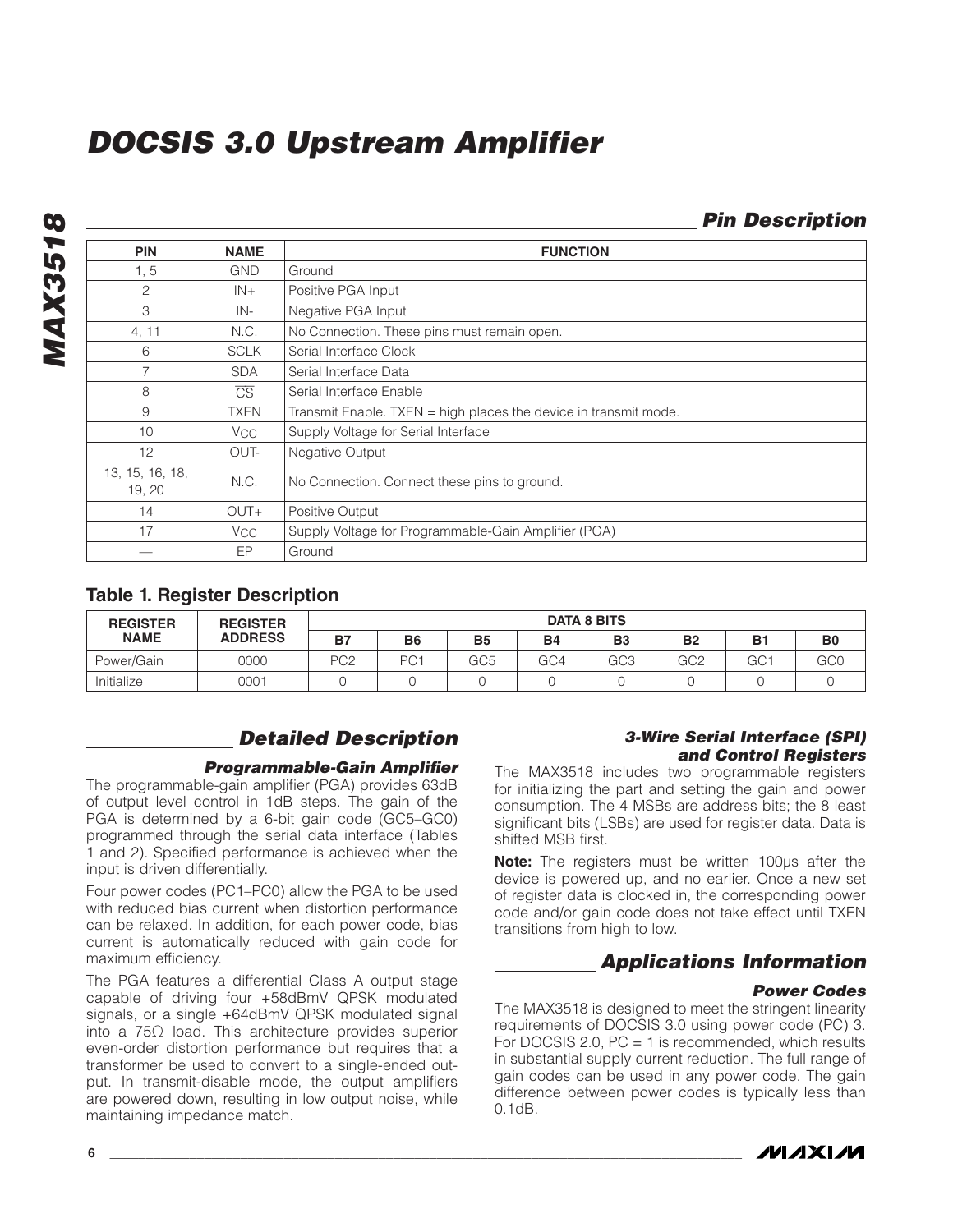| <b>BIT NAME</b> | <b>BIT LOCATION</b><br>$(0 = LSB)$ | <b>RECOMMENDED</b><br><b>DEFAULT</b> | <b>FUNCTION</b>                                                                                                                                                                  |
|-----------------|------------------------------------|--------------------------------------|----------------------------------------------------------------------------------------------------------------------------------------------------------------------------------|
|                 |                                    |                                      | Sets the power code, which controls the bias current drawn by the<br>device in transmit mode:<br>11 - $PC = 3$ , maximum current draw                                            |
| PC[1:0]         | 7,6                                | 11                                   | ٠<br>٠.                                                                                                                                                                          |
|                 |                                    |                                      | $00 - PC = 0$ , minimum current draw<br>(See the Typical Operating Characteristics.)                                                                                             |
|                 |                                    |                                      | Sets the gain code, which determines the voltage gain of the<br>amplifier:<br>11 1111 - GC = 63, voltage gain = $33dB$ (typ).<br>11 1110 - GC = 62, voltage gain = $32dB$ (typ). |
| GCI5:01         | 5,4,3,2,1,0                        | 11 11 11                             | ٠.                                                                                                                                                                               |
|                 |                                    |                                      | 00 0011 - GC = 03, voltage gain = $-27dB$ (typ).<br>(See the AC Electrical Characteristics.)                                                                                     |

#### **Table 2. Reg 00 Gain Control**

#### **Table 3. Initialize Register**

| <b>BIT NAME</b> | <b>BIT LOCATION</b><br>$(0 = LSB)$ | <b>RECOMMENDED</b><br><b>DEFAULT</b> | <b>FUNCTION</b>                                                             |
|-----------------|------------------------------------|--------------------------------------|-----------------------------------------------------------------------------|
|                 | 7,6,5,4,3,2,1,0                    | 0000 0000                            | Must be programmed to 0000 0000 upon power-up for specified<br>performance. |



*Figure 1. SPI 3-Wire Interface Timing Diagram*

#### *Transmit Disable Mode*

Between bursts in a DOCSIS system, the MAX3518 should be put in transmit-disable mode by setting TXEN low. The output transient on the cable is kept well below the DOCSIS requirement during the TXEN transitions.

If a gain or power change is required, new values of PC and GC should be clocked in during transmit operation (TXEN low). The new operating point of the MAX3518 is set when TXEN transitions low during the time between bursts.

#### *Output Transformer*

The MAX3518 output circuits are open-collector differential amplifiers. On-chip resistors across the collectors provide a nominal output impedance of 75Ω in transmit mode and transmit-disable mode. To match the output of the MAX3514/MAX3516 to a single-ended 75Ω load, a 1:1 transformer is required. This transformer must have adequate bandwidth to cover the intended application. Note that some RF transformers specify bandwidth with a 50Ω source on the primary and a matching

# *MAX3518* **MAX3518**

**MAXM**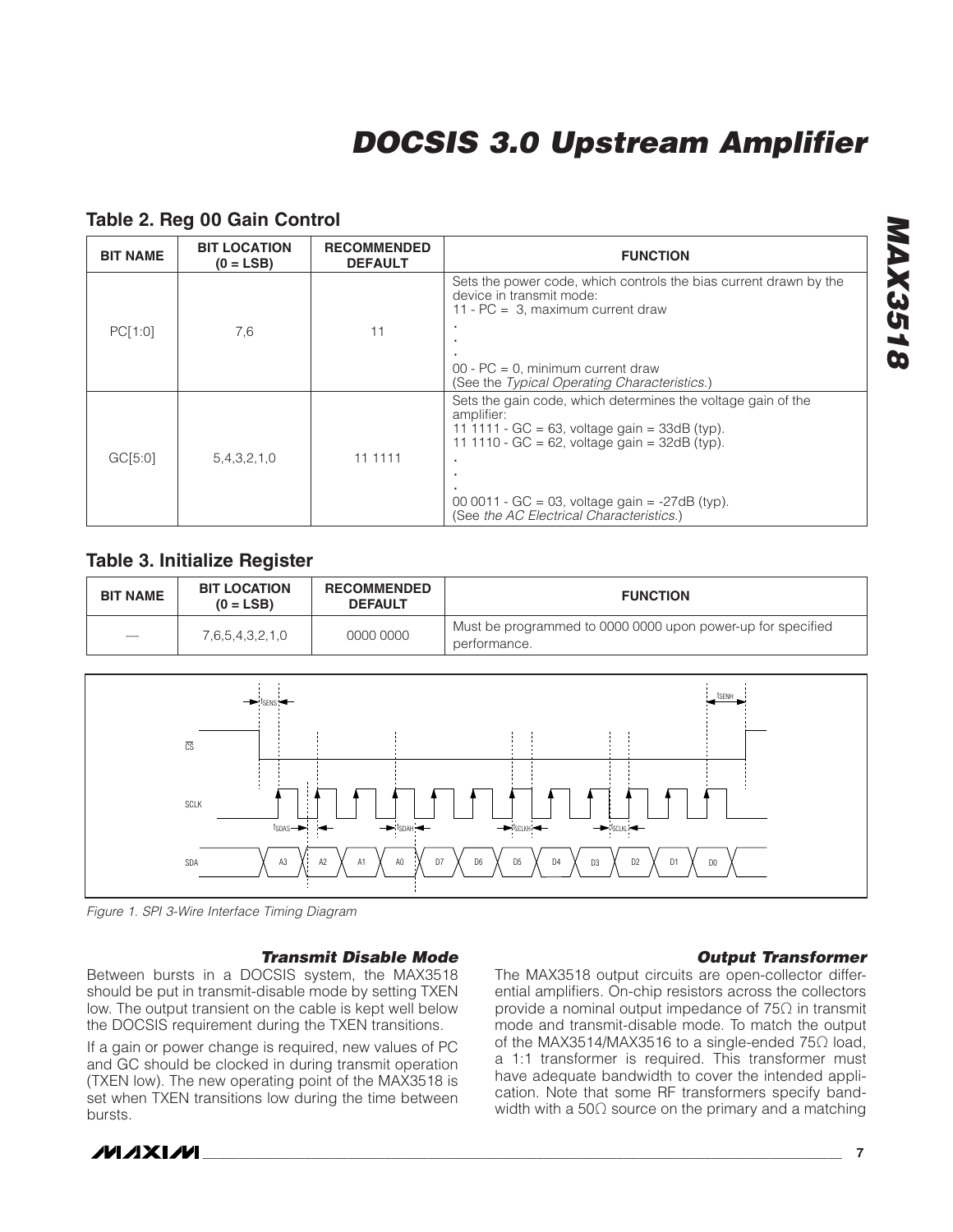resistance on the secondary winding. Operating in a 75○ system tends to shift the low-frequency edge of the transformer bandwidth specification up by a factor of 1.5 due to primary inductance. Keep this in mind when specifying a transformer.

Bias to the output stage is provided through the center tap on the transformer primary. This greatly diminishes the on/off transients present at the output when switching between transmit and transmit-disable modes. Commercially available transformers typically have adequate balance between half-windings to achieve substantial transient cancellation.

Finally, keep in mind that transformer core inductance varies with temperature. Adequate primary inductance must be present to sustain broadband output capability as temperatures vary.

#### *Input Circuit*

To achieve rated performance, the inputs of the MAX3518 must be driven differentially with an appropriate input level. The differential input impedance is 200Ω. Most applications require an anti-alias filter preceding the device. The filter should be designed to match this 200Ω impedance.

The MAX3518 has sufficient gain to produce an output level of 64dBmV QPSK when driven with a +33dBmV input signal. If an input level greater than +34dBmV is used, the 3rd-order distortion performance will degrade slightly.

#### *Layout Issues*

A well-designed printed circuit board (PCB) is an essential part of an RF circuit. For best performance, pay attention to power-supply layout issues as well as the output circuit layout.

#### *No Connect Pins*

Pins 4 and 11 must be left open, not connected to supply or ground or any other node in the circuit. Pins 13, 15, 16, 18, 19, and 20 should be connected to ground.

#### *Output Circuit Layout*

The differential implementation of the MAX3518 output has the benefit of significantly reducing even-order distortion, the most significant of which is 2nd-harmonic distortion. The degree of distortion cancellation depends on the amplitude and phase balance of the overall circuit. It is important to keep the trace lengths from the output pins equal.

#### *Power-Supply Layout*

For minimal coupling between different sections of the IC, the ideal power-supply layout is a star configuration. This configuration has a large-value decoupling capacitor at the central power-supply node. The power-supply traces branch out from this node, each going to a separate power-supply node in the circuit. At the end of each of these traces is a decoupling capacitor that provides a very low impedance at the frequency of interest. This arrangement provides local power-supply decoupling at each power-supply pin. The power-supply traces must be capable of carrying the maximum current without significant voltage drop.

The output transformer center tap node, VCC\_CT, must be connected to supply through a  $3\Omega$  resistor to reduce the supply voltage on OUT+ and OUT-. This resistor must be rated to dissipate 250mW at +85°C.

#### *Exposed Pad Thermal Considerations*

The exposed pad (EP) of the MAX3518's 20-pin TQFN package provides a low thermal resistance path to the die. It is important that the PCB on which the MAX3518 is mounted be designed to conduct heat from this contact. In addition, the EP should be provided with a lowinductance path to electrical ground.

It is recommended that the EP be soldered to a ground plane on the PCB, either directly or through an array of plated via holes.

### *Chip Information*

PROCESS: SiGe BiCMOS